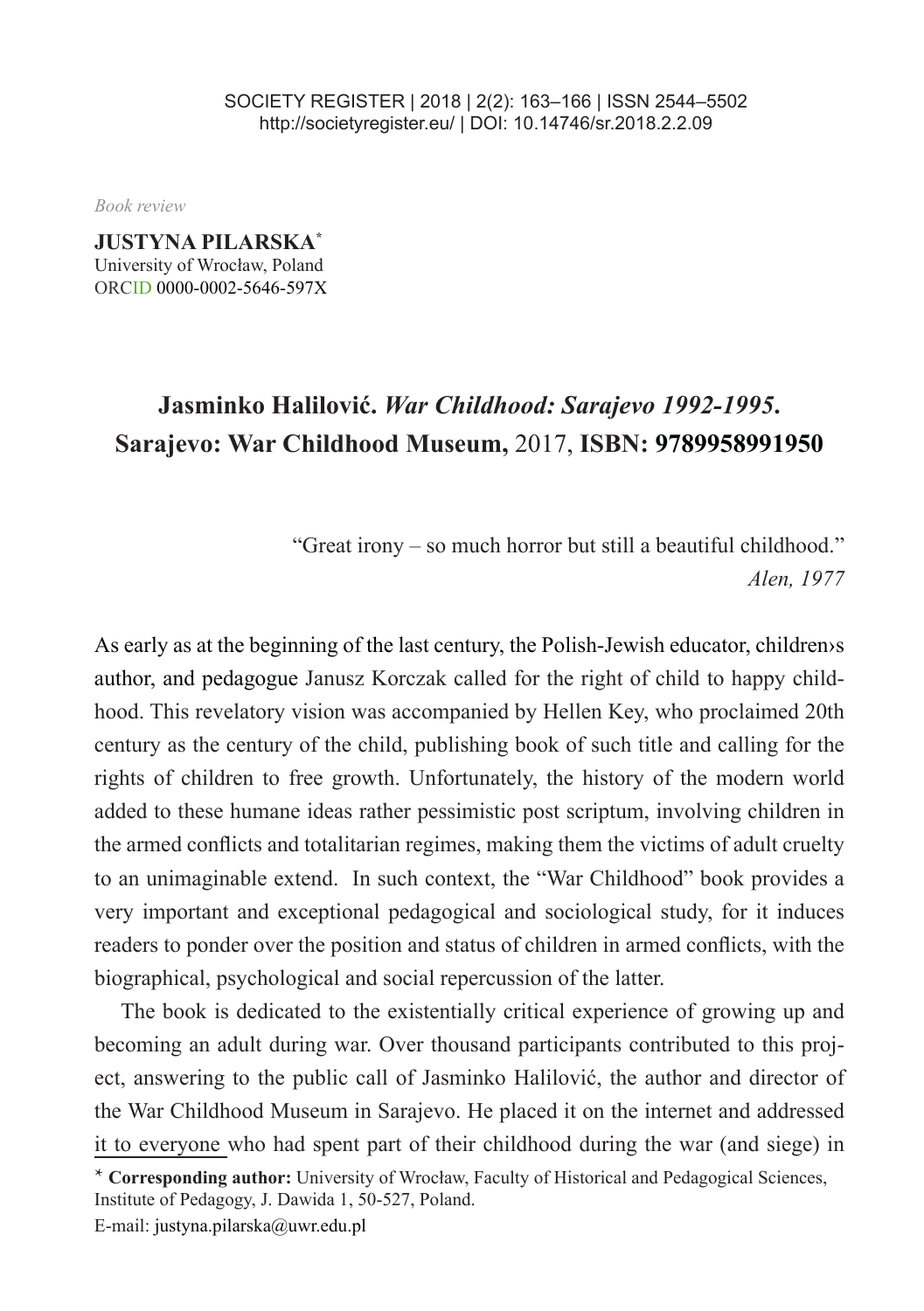Sarajevo. Thanks to this, the readers can gain insight into the life marked by consant trauma, suffering and fear. Yet, paradoxically, it also exposes the area of experiencing care-free childhood, first teenage love, as well as enormous will to life, and playing Rat-A-Tat-Tat (sic!).

The book consists of three parts, creating coherent, extremely thought-provoking and equally touching story of the autobiographic experience of armed conflict, as seen by children. The first part introduces readers to the cultural complexity of Bosnia and Herzegovina, revealing the wealth of historical and cultural peculiarities of Sarajevo, i.e., the capital of Bosnia and Herzegovina. It also brings the readers closer to war as experienced by the author, who was a child during the Siege of Sarajevo. The second, main part contains autobiographical recollections of 1 030 people, whose part of childhood fell on the time of the war in Bosnia and Herzegovina from the years 1992-1995. The recollections are from people now living in the United States of America, Germany, Sweden, Austria, Norway, Hong Kong, Japan or Cambodia. In this chapter the participants of the "war childhood project" answered one question, i.e. "what was the war childhood for you?". In accordance with the methodological assumption of the author, the answers - short and limited to 160 characters - disclosed a wide range of the personal experiences and emotional memory of this period and events. The third part of the book is devoted to the museum of war childhood, explaining its idea and enabling the readers to become familiar with some of the elements of the collection, detailing its conception, and providing a glimpse into its hallmarks. Taking into consideration the research perspective, the methodology of the project is particularly interesting as it throws light on the process of gathering and processing data as well as the exposure of the artefacts and the narratives entailed. For that reason, the outcomes of this project can be helpful during designing research of the experiences of war childhood and its consequences.

As the author writes, Sarajevo "was systematically attacked – with tanks, rocket launches, machine guns, sniper fire…The Siege of Sarajevo lasted 1 425 days; it was the longest in modern history. Schools, hospitals, libraries, museums, and religious buildings were destroyed. In the full view of the whole world, citizens on their way to work, children on playgrounds, and even infants in the maternity hospital were killed. The attackers were not picky. Their goal was clear: to destroy the city". This dramatic description reflected the daily observations and the lived experience of the youngest, as the book contains recollections of people who were born between 1974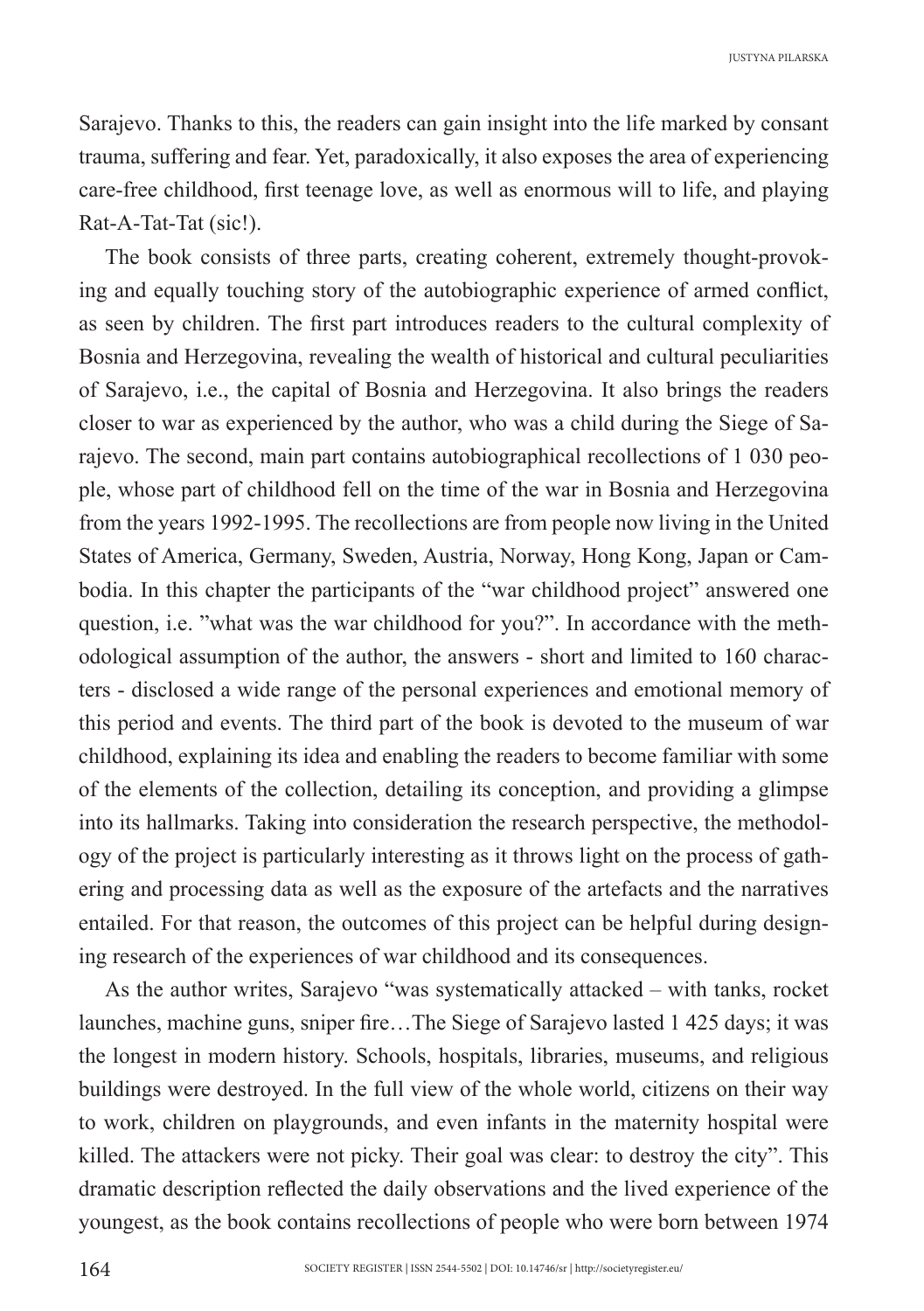and 1992, hence most of them were teenagers or children at that time. According to the estimates of the author, there were some 70 000 children under the age of 18 who lived in Sarajevo during the war. More than 11,000 civilians were killed during the Siege of Sarajevo, including over 1 500 children. 15 000 of the young were injured. On the other hand, more than 1 000 individuals made their voices heard through the project "war childhood", becoming a representative, collective voice for this generation of Sarajevans. Still, it does emphasize individual nature of this experience, as it embraces memories from almost each district and each street of the city.

Nowadays childhood is an object of intense pedagogical, educational, psychological and sociological research. The framework of this discourse entails the controversial subject of "child-soldiers" associated with military organisations, such as state armed forces and non-state armed groups (children trained and used for combat or for tactical advantage as human shields). Another group encompasses children indirectly involved in the armed conflict, i.e. not being able to leave the war zone and forced to live their adolescent years without (international) protection, amongst the fire of artillery, explosion of grenades and mortar attacks. Halilović's book tackles this issue as a first publication undertaking the matter of collective experience of growing up during the war in Sarajevo.

As such, it is a very valuable onset for reflections over contemporary determinants and conditions of socialization, upbringing, mental health and resilience of the young generation affected by armed conflicts. At time of a global migration crisis it can, concurrently, provide a worthwhile point of reference for the deconstruction of the experiences of children and teenagers migrating from the war zones in Syria, or Ukraine, and searching for shelter and asylum in Western Europe. It is equally of paramount importance given its methodological aspect, i.e. biographical and autobiographical testimonies, processed in a culturally sensitive manner. Moreover, ethnomethodological character of the story telling can provide inspirational resources for the scholars and field researchers building up their qualitative workshop.

The greatest value of the book, however, lies in its deeply sympathetic humanism. The recollections reflect not only the traumatic early biographies of the Sarajevans, but they also reveal the strength of the spirit, power of friendship, mutual support, unbreakable faith and hope. The recollections reconstruct the power of bonds between peers and family members ("Puberty and first love in the cruellest environment imaginable", "We kids, were closer. We played, had fun and enjoyed every day"), paradox-